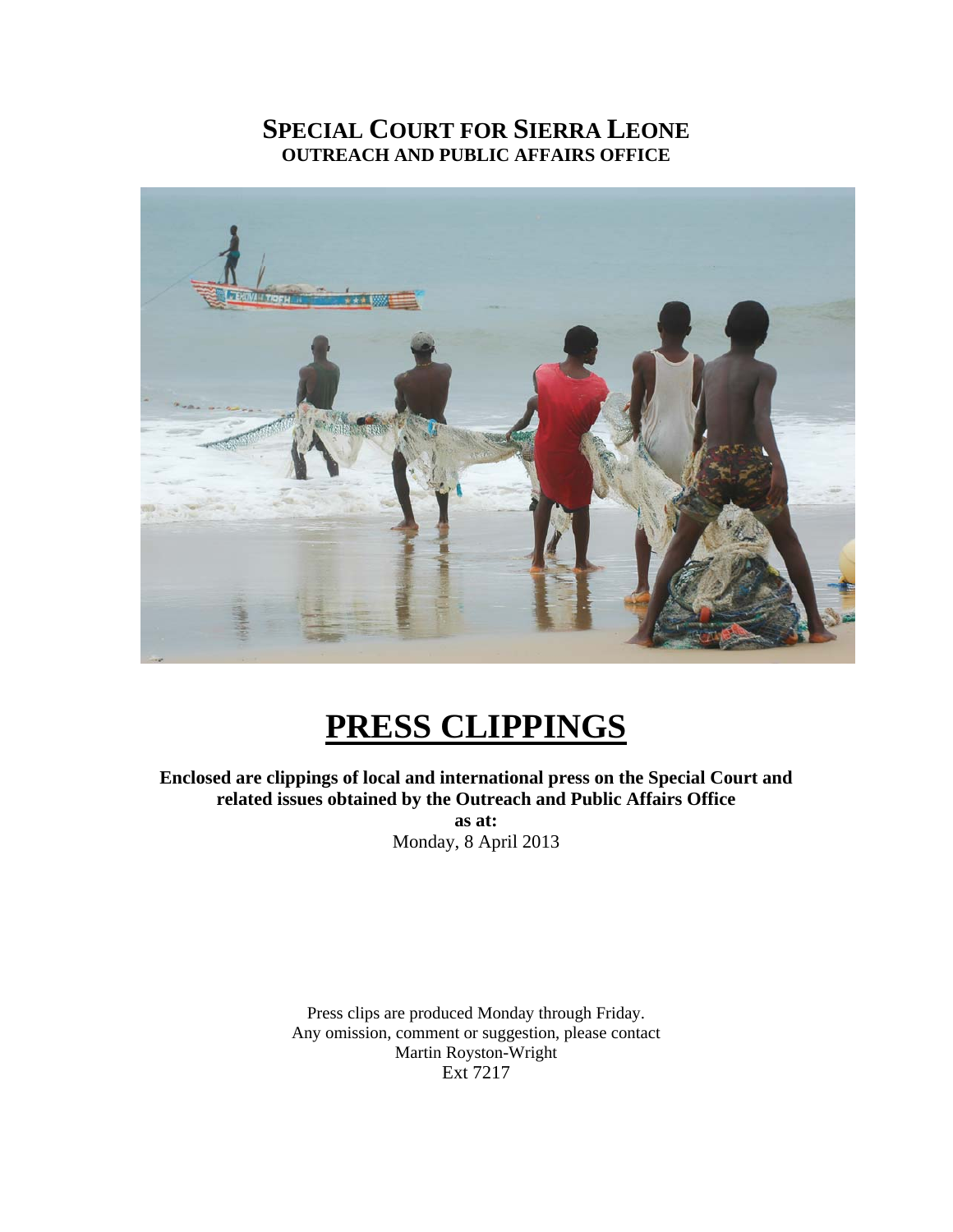| <b>International News</b>                                       |              |
|-----------------------------------------------------------------|--------------|
| Blah's Painful Political Legacy / The Liberian Dialogue         | Pages 3-4    |
| A Q&A with US War Crimes Ambassador David Scheffer / Chronogram | Pages 5-6    |
| Granting Amnesty To 'Ghosts'? / Leadership                      | Pages $7-10$ |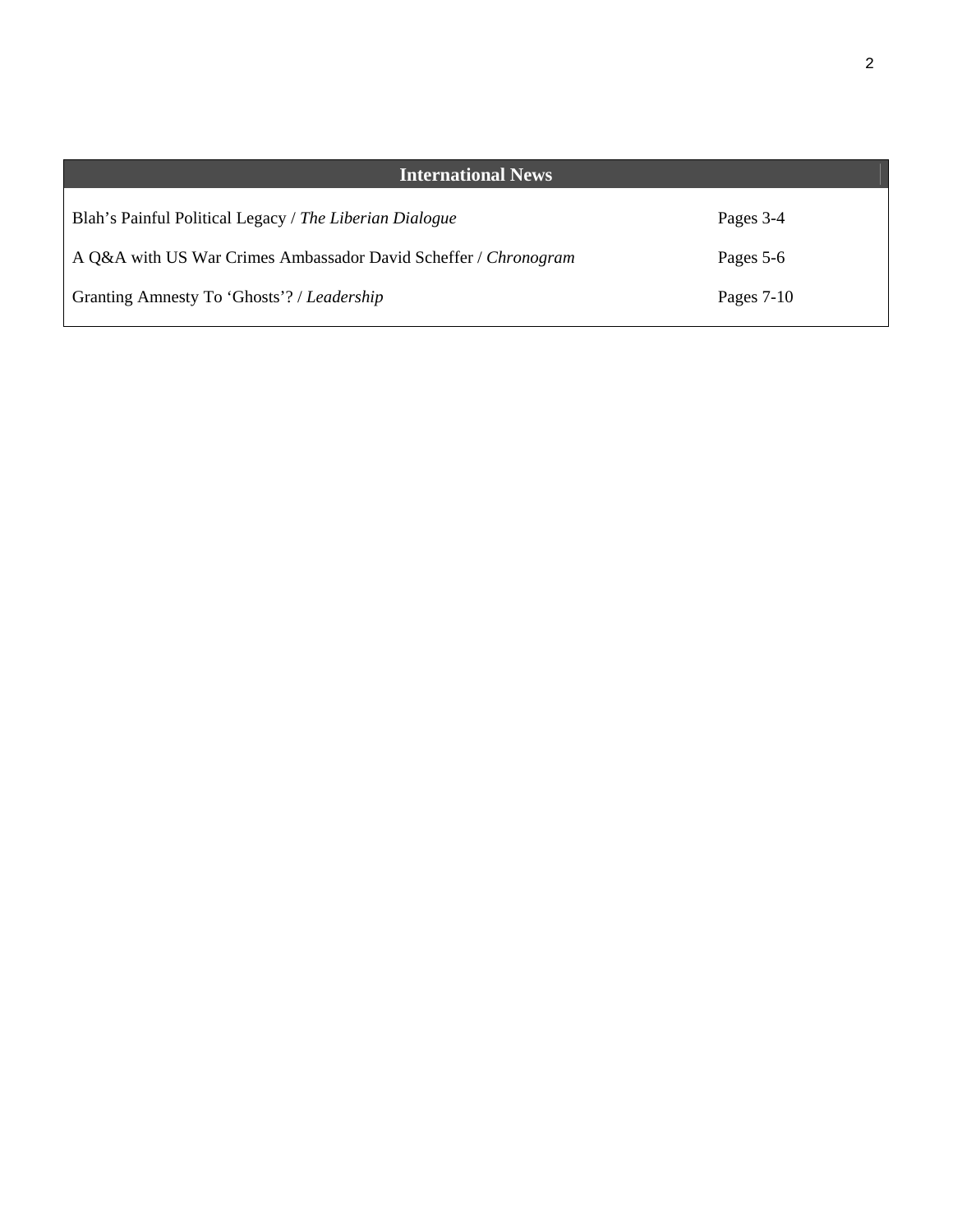## **Blah's painful political legacy**

By Tewroh-Wehtoe Sungbeh

I am not a fan of Charles Taylor. And like most Liberians who care about justice, I want Taylor to remain in the European prison he currently resides for the remaining of his pitiful life.

Moses Zeh Blah, 65, who passed away April 1, from heart attack worked for Charles Taylor, in their delusional quest to liberate Liberia from tyranny and corruption, etc.

In the spirit of camaraderie, the duo and their like-minded armed colleagues brainwashed, exploited and massacred innocent Liberians, hijacked the country and forcefully introduced to the Liberian people their brand of governance awash in mediocrity, corruption, blind loyalty and cowardice.

As Vice President and later President for a forgettable two-month period, Blah was known simply as the reticent and appointed accidental President who completed Taylor's term, in an unprecedented 2003 UNbacked transitional arrangement that also gave way to the interim Gyude Bryant.

Even though Blah was Taylor's revolutionary colleague who stood with him in the jungles of Liberia and in foreign countries when both men planned the killings of innocent Liberians and the destruction of Liberia, Blah was not Taylor's first choice for vice president.

With an abnormally obsessive preoccupation with Nimba County, Taylor first choice for vice president was Enoch Dokolea, another son of Nimba County, who took the bait and served Taylor with unquestioned loyalty during part of the Liberian civil war, and until his death in 2000. Enoch Dogolea was rumored to have been poisoned by Taylor.

During his three-year stint as Vice President in the Taylor administration, Blah had ample opportunity to make history as the one who boldly fought to reform the nation's pension plan for retired presidents and other civil servants.

Because most Liberian civil servants are forgotten once they leave the system, Blah's reform gesture would have made an impact by helping those who truly needed it most – poor and disabled Liberians.

Blah's reform plan would have also provided pension, affordable and accessible healthcare and housing to people like Moses Zeh Blah, who also looked up to receiving government's pension until his last days on this Earth.

Sadly, Blah looked the other way.

Blah, however, made his position clear during a legislative debate regarding a request from Charles Taylor that he (Taylor) be paid an annual pension of \$25,000.

During the national debate in Liberia that reverberated in Diaspora Liberian communities across the Atlantic, Blah was quoted as saying that he receives a monthly financial stipend from President Sirleaf.

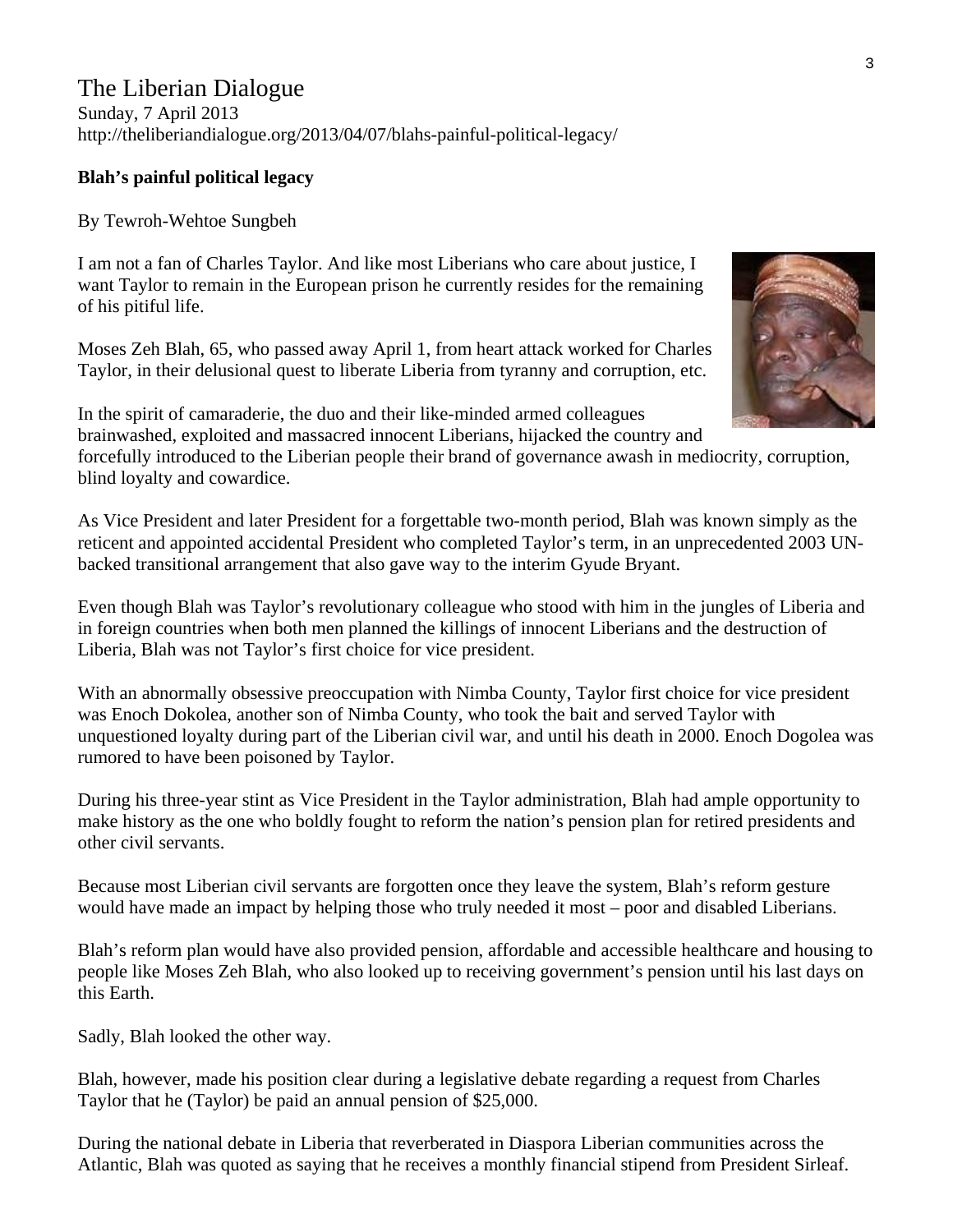"She is paying me \$2,000 a month," Blah reportedly said.

At a time when some Liberians (including this writer) are advocating radical reform in the centralized system of government that gives imperial powers to the President of Liberia, Blah's shallow comments did not help the issue.

Blah's comments, however, were selfish and ignorant, and proved that the Liberian nation and people are in trouble; to have a leader like this man who care less about the future of his people, and zero vision for his country.

Moses Zeh Blah is gone, and was fortunate to have received a monthly pension from the President of Liberia. What becomes of those other retired Liberian civil servants who lacked the political clout and connections to have a President provide them a monthly stipend?

Do we continue this corrupt ancient path that allows Sirleaf and future Liberian Presidents to continually and single handedly provide private funds to selective Liberians, or do we advocate a Civil Service Pension Board that sets the rules that governs the issuance of pensions to retired Liberians?

I prefer the appointment of an independent and neutral Civil Service Board.

Liberians cannot continue to allow Ellen Johnson Sirleaf or any President to manipulate the pension system, the National Elections Commission (NEC), and other institutions in the country.

Just recently, Sirleaf reportedly appointed new members of the National Elections Commission. Where is neutrality and independence?

As the 2014 mid term election approaches, is it fair for a President who have vested political interests in the election appoint election officials that oversees it?

The current political system in Liberia that gives sweeping power to Ellen Johnson Sirleaf and future Liberian Presidents, is not nation building. It is about maintaining the status quo.

Again Liberians, nation building is not only about building infrastructure. Nation building is also about changing attitudes, and reforming and building lasting institutions.

Moses Zeh Blah had the opportunity to make a difference, but left behind a painful legacy of reticence and political opportunism.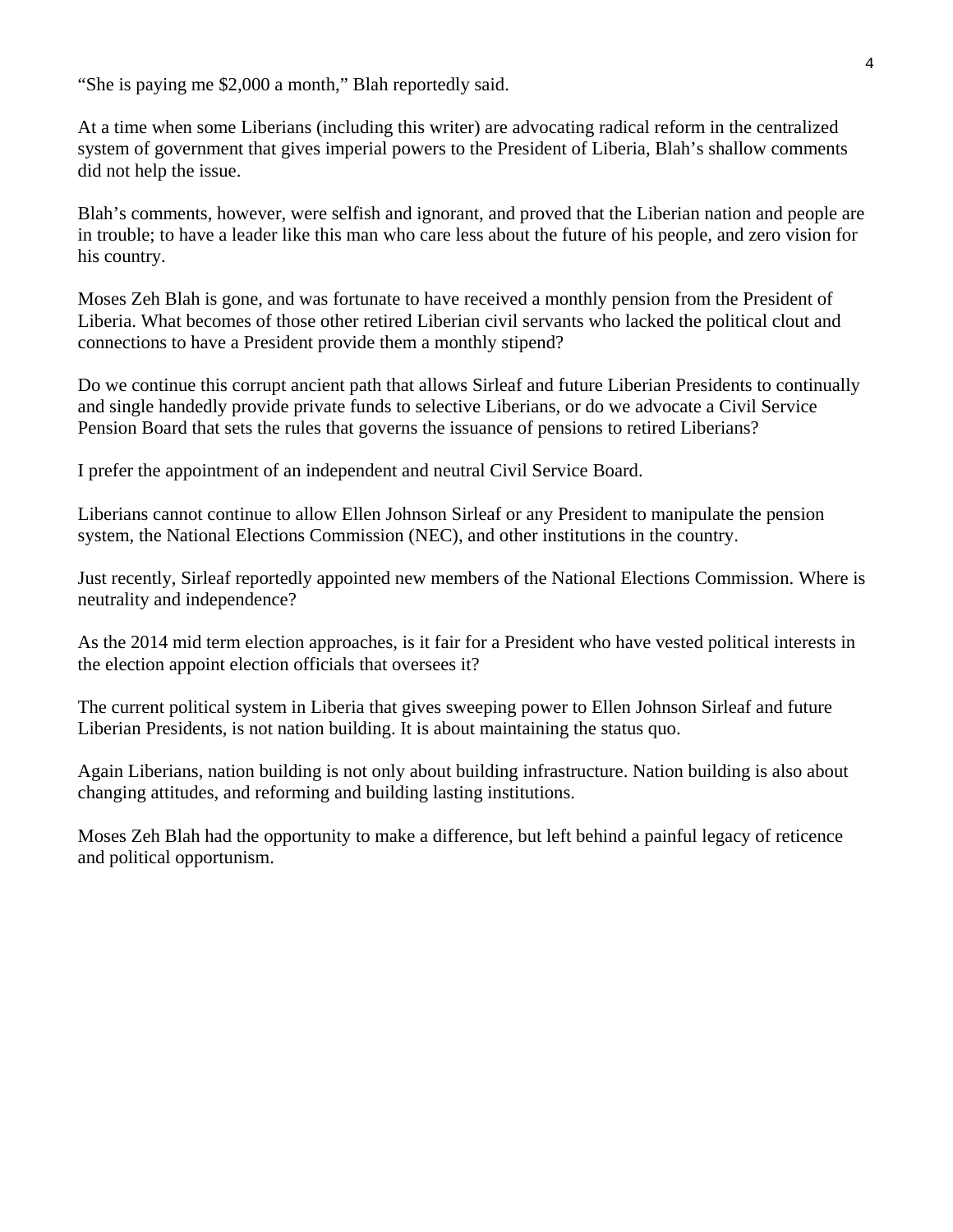# Chronogram

Saturday, 6 April 2013

http://www.chronogram.com/DailyDose/archives/2013/04/06/a-qanda-with-us-war-crimes-ambassadordavid-scheffer

# **A Q&A with US War Crimes Ambassador David Scheffer**



David Scheffer, the first-ever war crimes ambassador for the US, will speak about "The Challenges of International Justice" on Monday, April 8, at Vassar College's Sanders Classroom Building, Spitzer Auditorium. Currently serving as the UN Secretary-General's Special Expert on United Nations Assistance to the Khmer Rouge Trials, Scheffer's past work in the Balkans and Rwanda contributed to the creation of the International Criminal Court in 2002. In anticipation of the talk, which will explore his recent war crimes work in Cambodia and his 2012 memoir All the Missing Souls: A Personal History of the War Crimes Tribunals, Chronogram presents a Q&A with Scheffer on the topic of international justice.

Chronogram: What is the biggest challenge to international justice currently?

David Scheffer: The biggest challenge to international justice

currently is political will, particularly the will of governments to enforce international arrest warrants against indicted fugitives roaming free on their territory and to provide the necessary financing to ensure the full operations of the international and hybrid war crimes tribunals. These are sometimes very tough decisions for governments to make because it can mean putting international justice goals ahead of national priorities, but if justice is the objective then political will is essential to meet it.

CM: There seems to be a problem with ending conflicts effectively and expeditiously and bringing justice afterwards. What can be done to improve this process?

DS: Ending conflicts is a highly complex diplomatic and often military endeavor. It is not the task of international justice literally to end conflicts and we should not burden war crimes tribunals with that responsibility. Achieving justice in the aftermath of conflict is a necessary goal in the modern era and that is why we have witnessed the creation of so many war crimes tribunals, some of them created in the middle of the conflicts and continuing long thereafter. The creation of the permanent International Criminal Court, which began to operate in 2002, was a major step to improving the process by ensuring the existence of a highly professional war crimes tribunal even at the beginning of conflicts so that all are on notice of their potential liability for commission of atrocity crimes. But again, it is folly to thrust the burden of ending conflicts or even deterring them on the backs of the tribunals. Their job is to investigate and prosecute perpetrators of atrocity crimes and bring them to justice, and that is an enormous challenge in and of itself.

CM: What has been learned through the war crimes trials in Rwanda, Yugoslavia, and Cambodia? What can be done better by the international community moving forward?

DS: This is a huge question that thousands of books and law review articles seek to address, so I won't even try to begin here. All I can say is that the end of leadership impunity for atrocity crimes draws nearer thanks to the work of the war crimes tribunals for the former Yugoslavia, Rwanda, Sierra Leone, and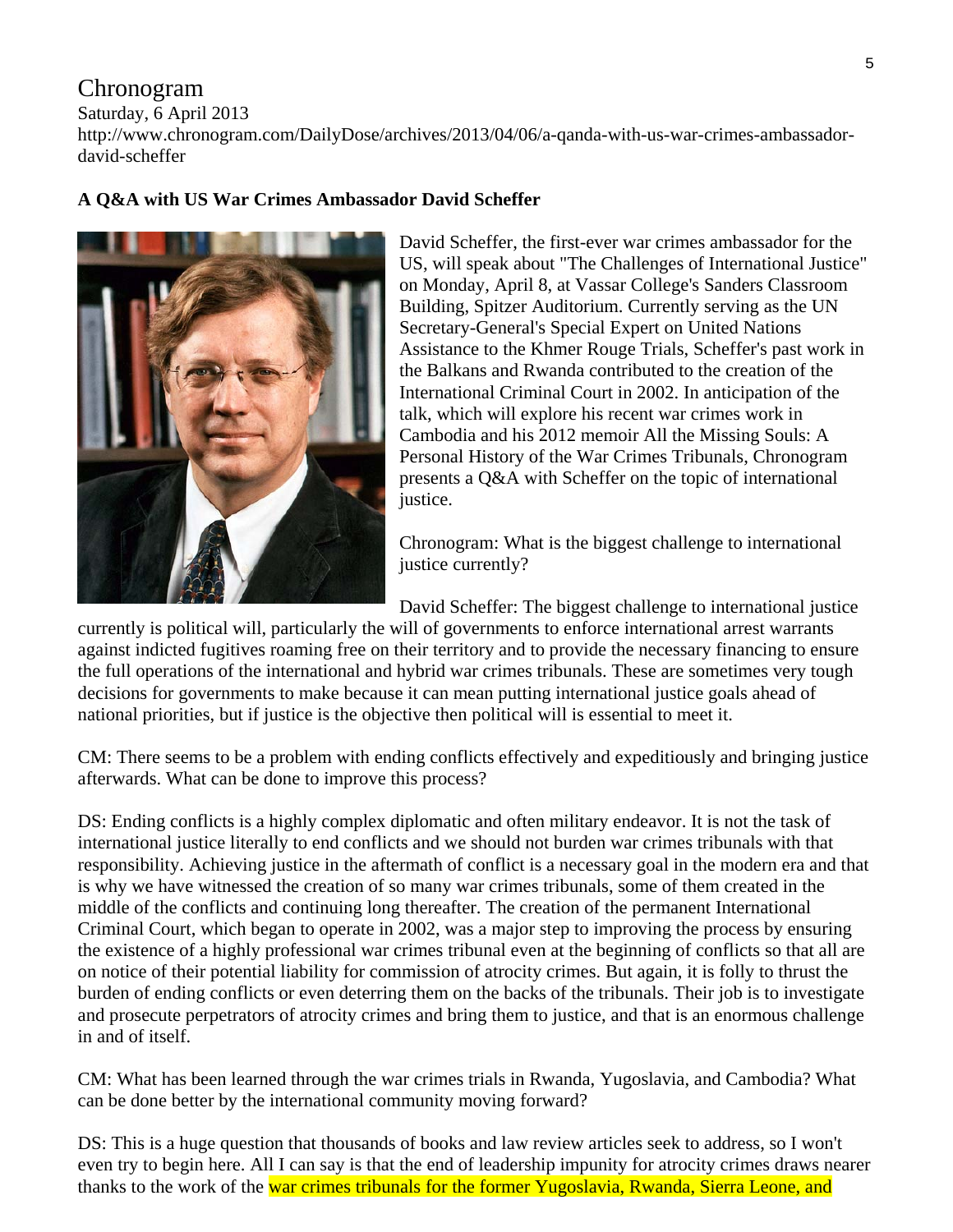Cambodia and the permanent International Criminal Court. We have learned that the cooperation of governments remains essential for the successful work of the tribunals, that sufficient funding must be available to cover the cost of international justice, that the public must exercise patience in waiting for the investigation, prosecution, and judgment phases of each defendant's case because it does take much longer under international criminal law to achieve ultimate justice, and that the outreach of each tribunal with the public (including victims and perpetrators) is essential for the educational and healing process to begin. The international community needs to do better at funding the tribunals, supporting their investigative work and arrest strategies with full cooperation, and using diplomatic pressure to press reluctant governments to act in the interests of justice rather than their narrow national interests alone.

CM: Which aspect do you think has proven more important after conflicts: peace and reconciliation commissions that offer immunity in return for full disclosure of past crimes, or trials of officials previously involved in atrocities?

DS: This is not necessarily a choice anymore. It was 20 years ago when the a peace and reconciliation commission approach was employed in South Africa. But during the last two decades the creation of the permanent International Criminal Court, with 121 states parties (including South Africa), and the long usage of other war crimes tribunals have changed the landscape. The international crimes of genocide, crimes against humanity, and serious war crimes cannot be bargained way anymore; political, military, and even business leaders stand accountable for their actions under international law now, and nations have accepted that reality in their ratification of the Rome Statute of the International Criminal Court. Nonetheless, there remains the opportunity to explore peace and reconciliation commissions for mid-level and low-level perpetrators of atrocity crimes, namely those individuals who would not be subject to investigation and prosecution anyway by the war crimes tribunals. Even there, though, nations are increasingly building into their criminal codes the enforcement of criminal law for the commission of atrocity crimes. It may remain the possibility that full disclosure of past crimes might enable mid-level and low-life perpetrators to avoid enforcement of such domestic criminal law, but that depends on the particular country at stake and its criminal code.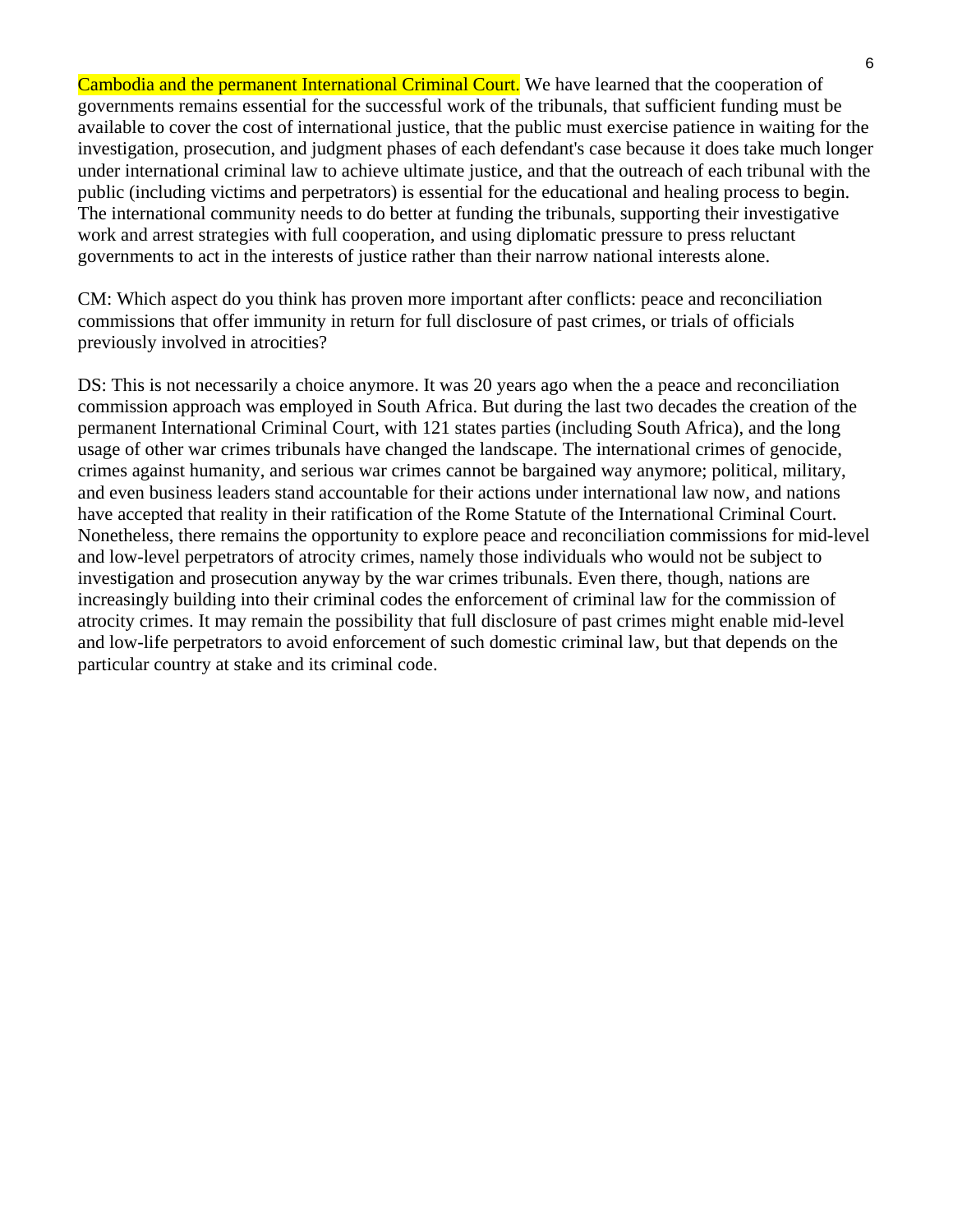# Leadership (Nigeria)

Sunday, 7 April 2013 http://leadership.ng/nga/articles/51623/2013/04/07/granting\_amnesty\_ghosts.html

## **Granting Amnesty To 'Ghosts'?**



*As Mr President mulls amnesty for Boko Haram whom he tagged; 'ghosts', EDEGBE ODEMWINGIE goes down memory lane to take a look at the inception of their activities and the new developments so far.* 

Internationally accepted encyclopedia, Wikipedia defines amnesty as: "A pardon extended by the government to a group or class of persons, usually for a political offence." So, do Nigerian Islamists waging a deadly insurgency in the country's north fall under the category of what is known as a "political offence"? What are the identities of these Islamist militants? These are posers Nigerians will be left to ponder in the coming days, weeks and months.

An amnesty may be extended when the authority decides that bringing citizens into compliance with a law is more important than punishing them for past offences. 'Amnesty after a war helps end a conflict', analysts posit.

#### **Controversy**

Amnesty can, at times, raise questions of justice. An example was the Ugandan government's offer not to prosecute alleged war criminal, Joseph Kony, with the hope to avoid further blood shed. David Smock, Senior Vice President, Centers of Innovation, and Director, Religion and Peacemaking Centre noted, "The downside of it is the impunity that it implies; that people can commit atrocities and say that they will only stop if they are given amnesty..."

Controversies are also raised about amnesties granted to alleged perpetrators of the most serious crimes of international law (or crimes of the Jus Cogens which include genocide, crimes against humanity, war crimes, and aggression). Courts have rejected amnesties for such crimes, such as the International Criminal Tribunal for the former Yugoslavia and the Special Court for Sierra Leone. But scholars have suggested that there should be room for amnesties which are imperative necessities to achieving peace accompanied by effective truth and reconciliation, Wikipedia noted.

#### **A New Amnesty In The Offing**

Monitored reports indicated Thursday that President Goodluck Jonathan may have resolved to declare amnesty for the Boko Haram sect - members whom he tagged 'ghosts'.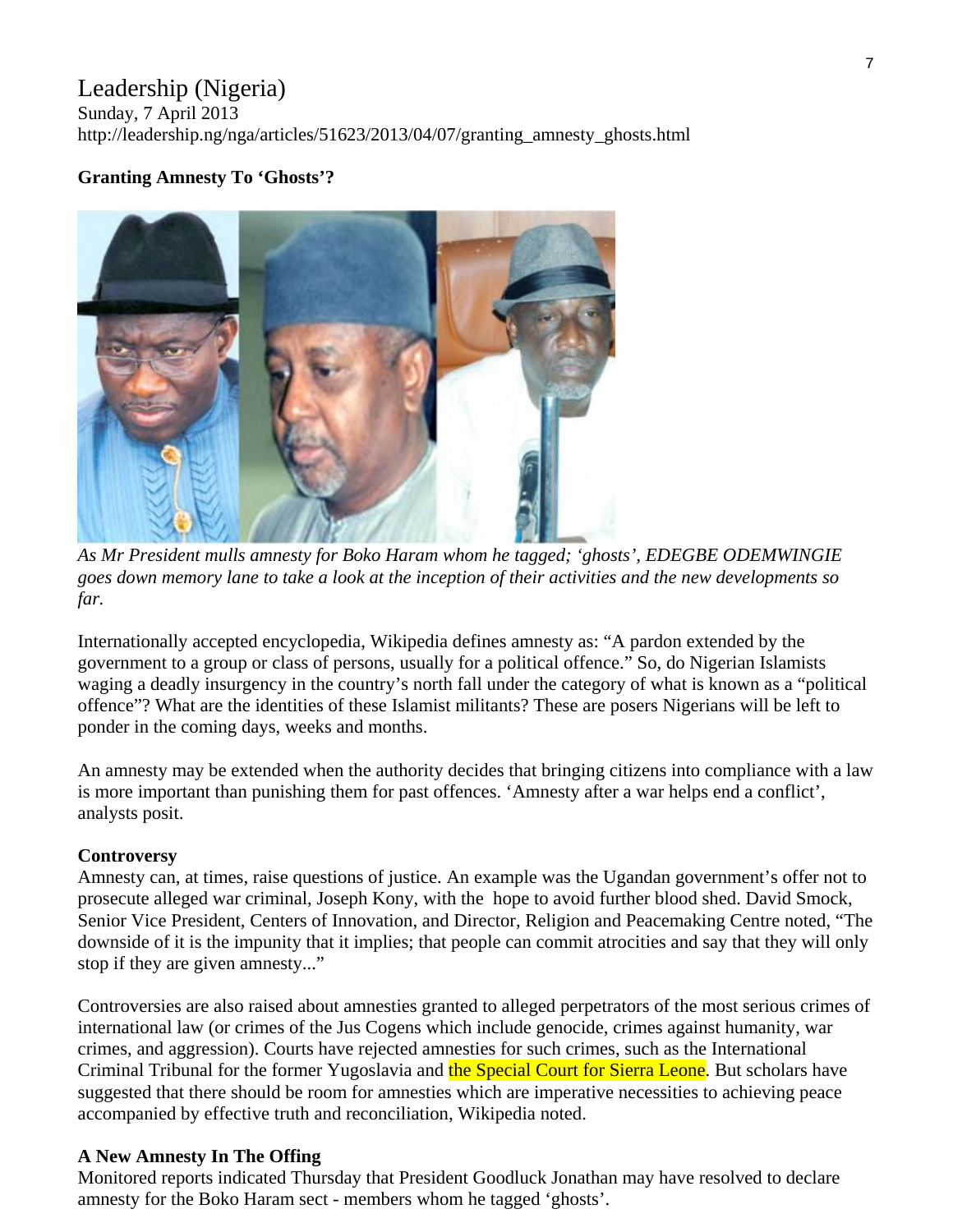This was the outcome of a meeting between him and the leadership of the Northern Elders Forum (NEF) at the presidential villa, Abuja.

Jonathan also used the occasion to deny ever ruling out amnesty for the sect. Information minister, Labarn Maku said on the sidelines of the meeting that the president has never said 'no' to the issue of amnesty, adding that, "What the president is saying is that, just like in the case of Niger Delta, some structures and processes have to be in place before the amnesty option is fully explored".

The minister further explained that the insurgents need to come forward and be identified before the dialogue that would lead to the amnesty programme is put in place.

Spiritual leaders from the North, including the Sultan of Sokoto, Alhaji Sa'ad Abubakar III had appealed to the president to consider granting amnesty to the deadly group even as his position was supported by the Arch Bishop of Abuja, Cardinal John Onaiyekan during the Easter celebration. Also, key political officers namely: the Senate President, David Mark and the Speaker, House of Representatives, Aminu Waziri Tambuwal have continually called for dialogue with the Islamic extremists.

The president had however kept mum over the matter since his meeting with elders of Borno and Yobe States in a town hall meeting with them during his two days working visit to the epicenters of the Boko Haram.

The president may have deemed it necessary to pour out his mind before the NEF in order to let them understand his earlier position that members of the insurgents must present themselves before him to enable him know who they are as he was not ready to grant amnesty to ghosts.

His earlier stand in March this year during the two days visit had elicited a lot of mixed reactions with most prominent citizens from the northern region accusing him of insensitivity to the plight of people from that part of the region who have suffered untold hardship due to the gory and gruesome activities of the sect.

As it is now, the president is expected to set up an amnesty commission to fine- tune details of clemency to the sect members.

#### **A Niger Delta Precedent**

An amnesty deal by the Nigerian government for militants in the Niger Delta aimed at reducing unrest in the oil-rich region came into effect 2009. The rebels handed in weapons for cash and pardon as a 60-day offer by government came into effect.

President Umaru Musa Yar'Adua had offered an unconditional pardon and cash payments to rebels who agreed to lay down their arms and assemble at screening centres within the stipulated period. The government targeted up to 10,000 militants whose attacks in the six Niger Delta states cost the country a third of its oil production. Sabotage, oil siphoning rackets and kidnappings by criminal gangs and militants who say they are fighting to gain the local people a greater share of the country's oil wealth hit Nigeria's economy hard that year.

The government had responded with a two-pronged strategy. In May the military launched a major ground, air and sea offensive to flush militants out of their camps in the Niger Delta. President Yar'Adua then announced the amnesty deal, and freed Henry Okah, a suspected leader of the Movement for the Emancipation of the Niger Delta (Mend), the most active militant group in recent years.

On Monday, January 21, 2013, a South African court convicted Okah of 13 charges of terrorism, including bombings that killed 12 people in Abuja on October 1, 2010.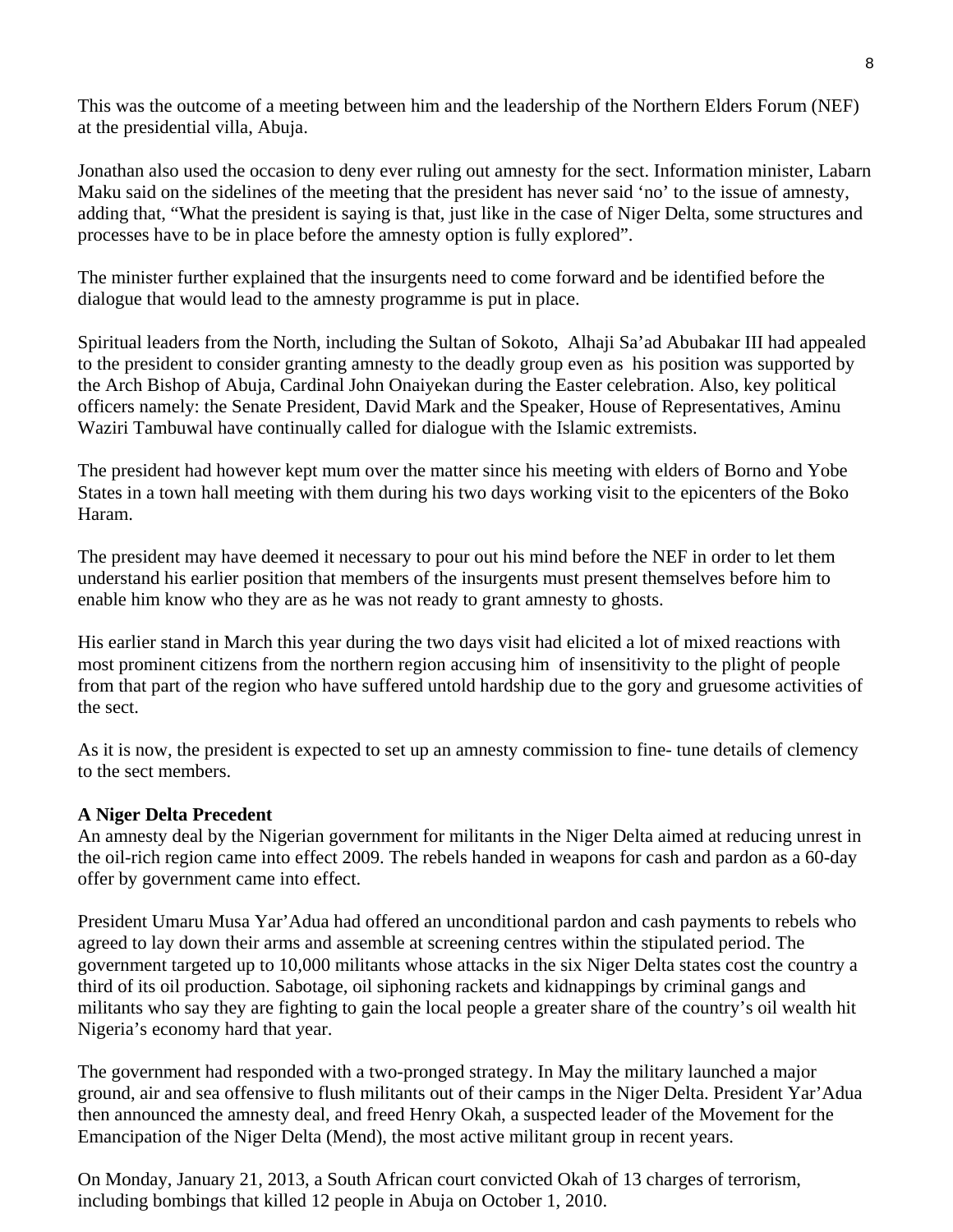He was arrested in Johannesburg a day after two car bombs exploded during the 50th anniversary of Nigeria's independence.

Following Okah's sentencing, the proscribed MEND, Wednesday, threatened to resume its suspended hostilities with the federal government, saying it will commence on Friday with sustained attacks codenamed "Hurricane Exodus."

According to government officials, militants who surrendered their arms continued to recieve about £255 monthly allowance in cash as well as food allowances during the rehabilitation period.

The amnesty programme for Niger Delta militants, according to Kingsley Kukuh, the Special Assistant to the President on Amnesty is billed to come to an end in 2015.

#### **A Sustained Islamist Onslaught**

Nigeria is stepping up efforts at checkmating the threat posed by Boko Haram and its off shoot, Ansaru responsible for deadly wave of bombings across the country's north.

Boko Haram led by Abubakar Shekau has been blamed for scores of bombings and shootings that have rocked the country's north. Several reports say over 1,500 people have been killed since 2009.

While Boko Haram aims to destabilise the government of Goodluck Jonathan by undermining his ability to guarantee the security of Africa's most populous nation, Ansaru appears determined to drag foreign governments into an otherwise domestic conflict by kidnapping and killing foreign nationals working in the country.

Formed in January 2012, Ansaru is also known in its full Arabic name as Jama'atu Ansarul Muslimina Fi Biladis Sudan, meaning: "Vanguards for the Protection of Muslims in Black Africa". French journal Jeune Afrique-L'Intelligent says, Ansaru is led by the little-known Abu Ussamata al-Ansary. The group has claimed responsibility for several kidnapings and reported killings of foriegn nationals. There have also been local targets.

Ansaru says it is fighting to create an Islamic state. The militant Islamist group proved to be a formidable threat during its short existence. Although it was formed since January 2012 but rose to prominence six months later through the release of a video in which it vowed to attack Westerners in defence of Muslims worldwide.

Analyst are of the opinion that Ansaru has a wider regional agenda. The UK government listed it as a "terrorist group" linked to al-Qaeda in the Islamic Maghreb (AQIM).

"To some, the sect headed by Ansary is seen as one that will compliment the struggle by the Boko Haram sect under Imam Abubakar Shekau but to many, it is an indication that all is not well with the leadership of the Boko Haram sect and that there has been internal conflict regarding its ideology and understanding of Islam," wrote Tukur Mamu, Nigerian based journalist in one of the tabloids last year.

#### **Boko Haram Attacks – Timeline**

2009 was the year that this militant group began its onslaught on Nigeria. the chronicle of its onslaught is as below:

**July 2009** - Hundreds die in Maiduguri, in North-Eastern Borno state when members set several churches, a police station and a prison on fire.

The police were among the victims of the attacks by motorcycle-riding gunmen who carried out the onslaught. The uprising was eventually crushed by a police and military assault with hundreds dead and the sect's headquarters and mosque left in ruins.